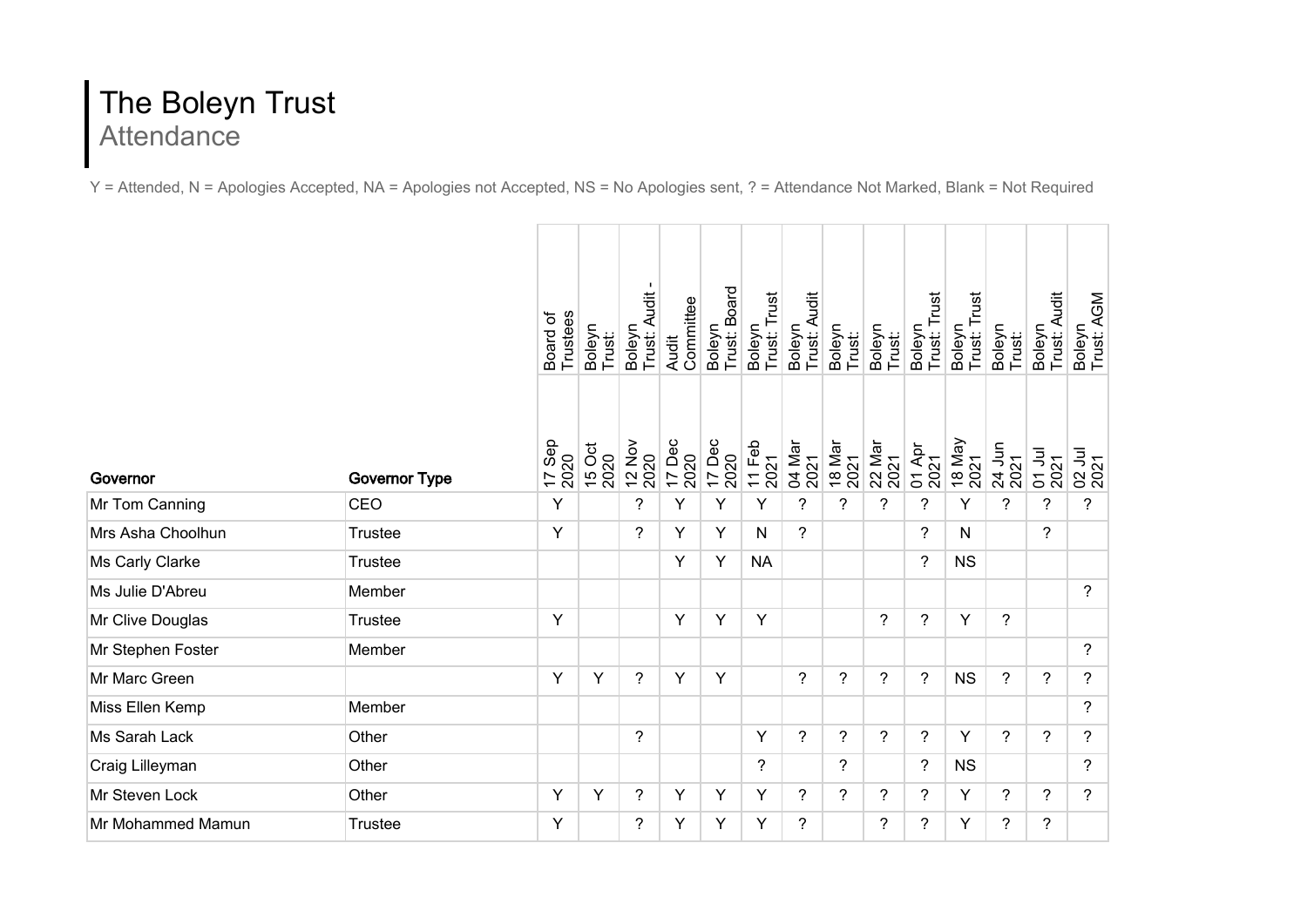| Roleyn<br>Trust: | ∣Boleyn<br>Trust: Trust     |
|------------------|-----------------------------|
| - 13 Ju<br>2021  | $\frac{15 \text{ J}}{2021}$ |
|                  |                             |
|                  | $\overline{\phantom{a}}$    |
|                  |                             |
|                  |                             |
|                  |                             |
|                  |                             |
|                  | ?                           |
|                  |                             |
|                  |                             |
| ?<br>?<br>?      | ?<br>?<br>?                 |
|                  |                             |
|                  |                             |
|                  |                             |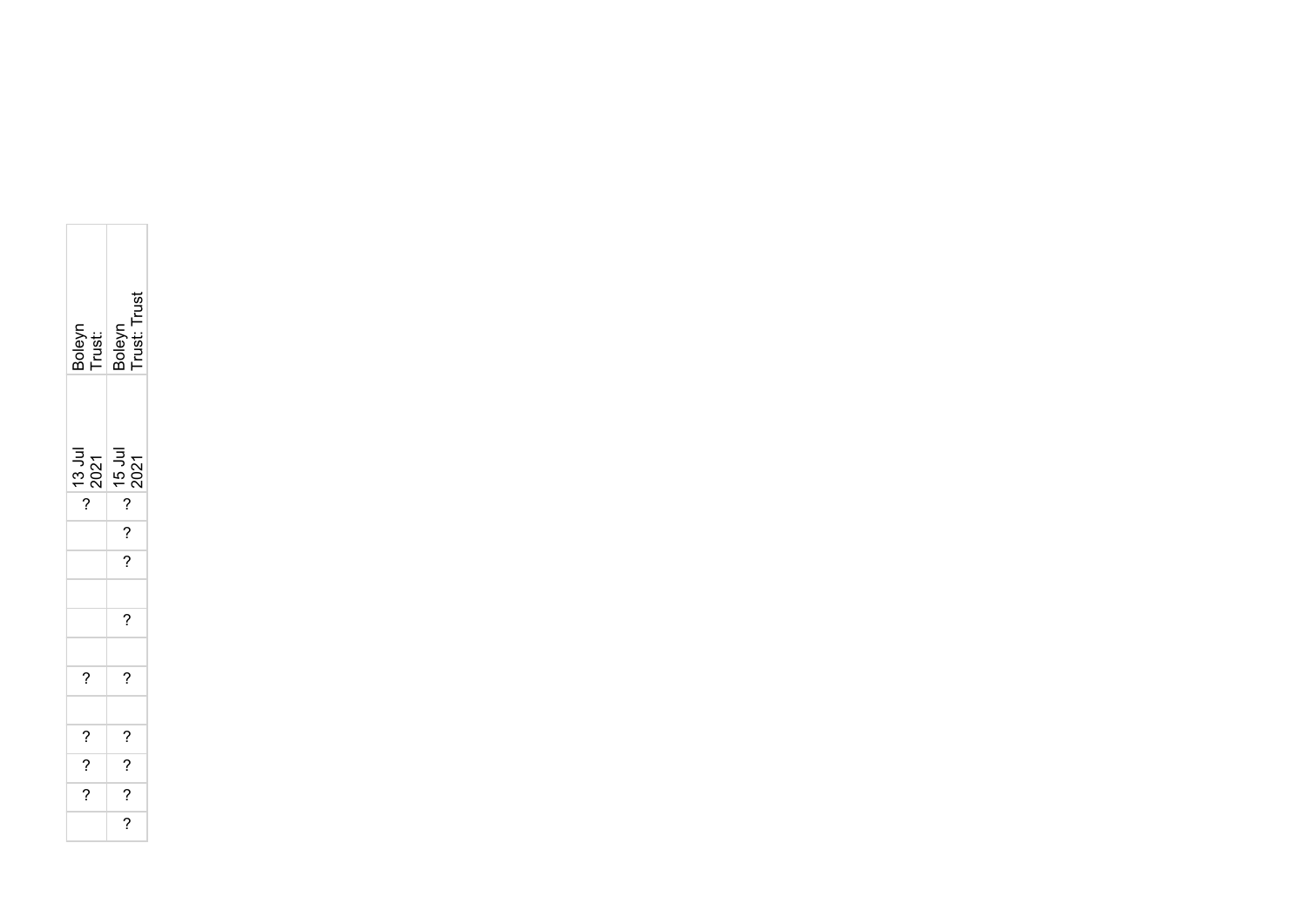| Mr Mangala Mankure   | Member  |              |              |   |              |              |   |   |   |   |              |   |   | ◠ |
|----------------------|---------|--------------|--------------|---|--------------|--------------|---|---|---|---|--------------|---|---|---|
| Mr Phillip Minns     | Trustee | $\checkmark$ |              | ົ |              |              | 2 |   | 2 | າ | N            | 2 | ? |   |
| Ms Rose Nelson       |         | $\checkmark$ |              |   | $\checkmark$ |              |   |   |   |   |              |   |   |   |
| Mrs Nina Panayis     | Trustee | v            |              |   |              | $\checkmark$ |   | 2 | ? | າ | $\checkmark$ | 2 |   |   |
| Ms Patricia Regis    | Trustee | v            | N            |   | $\checkmark$ | $\checkmark$ |   | ? |   | 2 | $\checkmark$ |   |   |   |
| Mr John Rolfe        | Trustee | v            | $\checkmark$ |   |              | $\checkmark$ |   | ? |   | 2 | <b>NS</b>    |   |   |   |
| Mrs Rosemary Tehrani | Trustee | v            |              |   |              | $\checkmark$ |   | 2 |   | C | $\checkmark$ |   |   |   |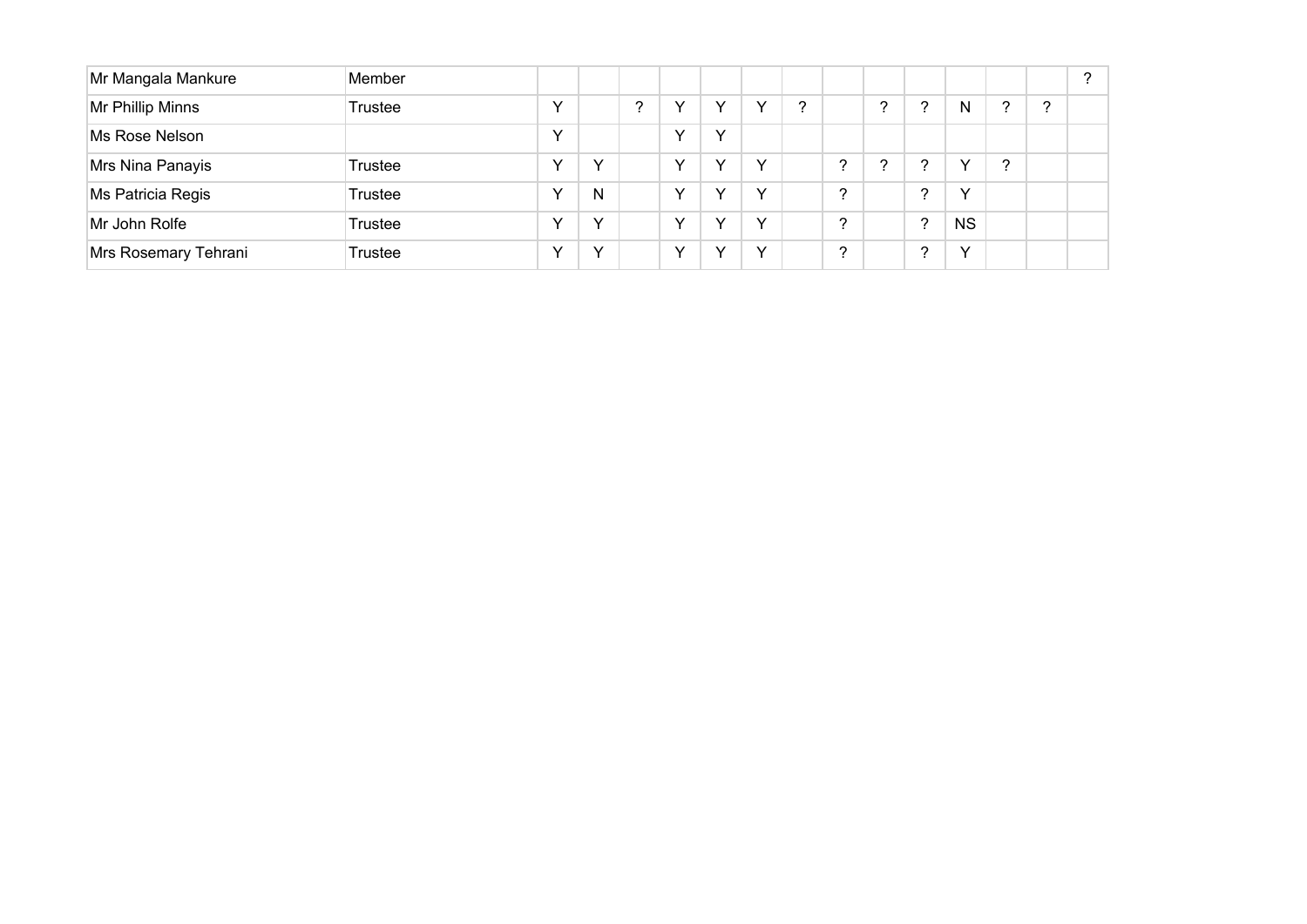|                      | ?                    |  |
|----------------------|----------------------|--|
|                      |                      |  |
| $\ddot{\phantom{0}}$ | $\ddot{\phantom{0}}$ |  |
| $\ddot{\text{?}}$    | ?                    |  |
| ?                    | ?                    |  |
| ?                    | ?                    |  |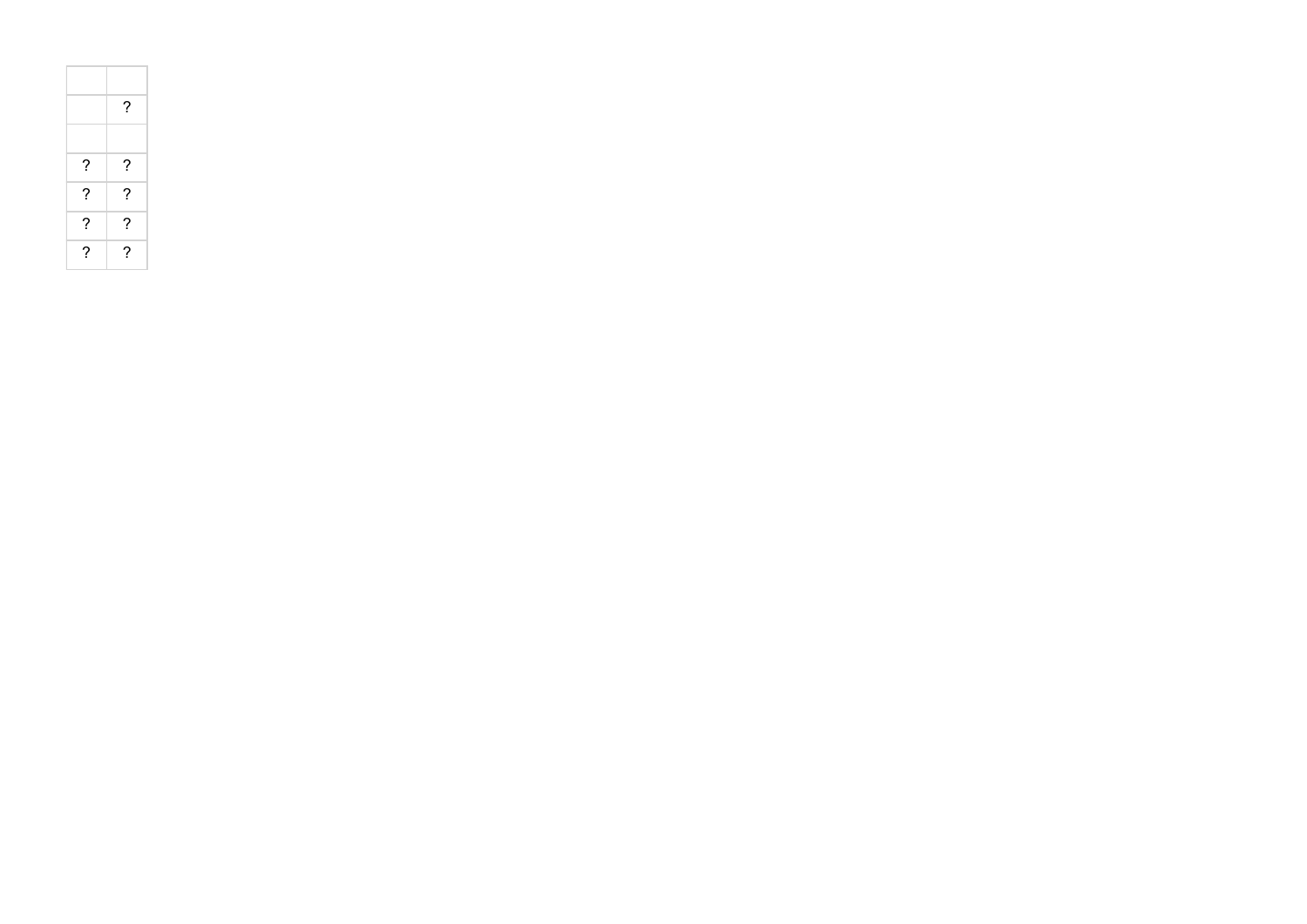## Cleves Primary School Attendance

|                         |                              | LGB Meeting    | Local<br>Governing | Local<br>Governing | Local<br>Governing | Governing<br>Loca |
|-------------------------|------------------------------|----------------|--------------------|--------------------|--------------------|-------------------|
| Governor                | <b>Governor Type</b>         | 30 Sep<br>2020 | 16 Dec<br>2020     | 31 Mar<br>2021     | 09 Jun<br>2021     | 14 Jul<br>2021    |
| Mrs Tina Dobbs          | Parent governor              |                | Y                  | Y                  | Y                  | Y                 |
| Miss Sandra Greene      |                              | Y              |                    |                    |                    |                   |
| Mr Jason Hehir          |                              |                | Y                  |                    |                    |                   |
| Mr Jabed Khan           | Staff governor               | Y              | N                  | Y                  | Y                  | Y                 |
| Ms Sarah Lack           | <b>Executive Headteacher</b> | Y              | Y                  | Y                  | Y                  | Y                 |
| Mr Steven Lock          | Ex-Officio                   | Y              |                    |                    | Y                  |                   |
| Mrs Annette Massey-Reed | <b>Trust Governor</b>        | Y              | Y                  | Y                  | Y                  | Y                 |
| Mr Jim McLucas          |                              | <b>NS</b>      |                    |                    | <b>NS</b>          |                   |
| Mr Phillip Minns        |                              | N              | <b>NS</b>          | <b>NS</b>          | <b>NS</b>          | N                 |
| Mrs Azra Naheed         | <b>Trust Governor</b>        | Y              | <b>NS</b>          | Y                  | <b>NS</b>          | N                 |
| Mrs Olivia Offorjindu   | Parent governor              | Y              | Y                  | Υ                  | Y                  | Υ                 |
| Ms Nneoma Onyemachi     | Headteacher                  | Υ              | Υ                  | Υ                  | Y                  | Υ                 |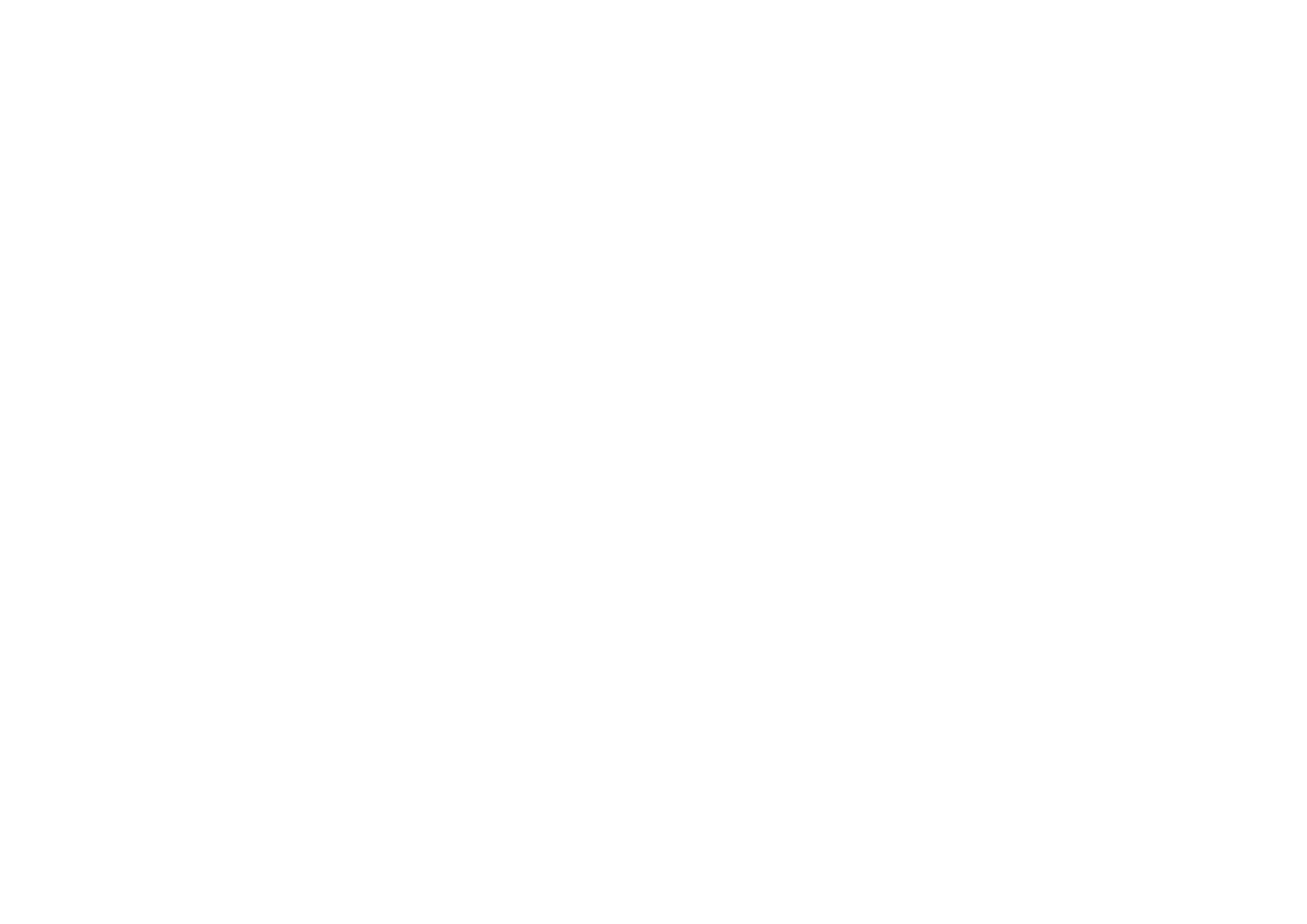#### Monega Primary School Attendance

|                                               |                       | Governing<br>Local | Governing<br>Local | Governing<br>Local | Governing<br>Local | Local<br>Governing       | Local<br>Governing | Governing<br>Local |
|-----------------------------------------------|-----------------------|--------------------|--------------------|--------------------|--------------------|--------------------------|--------------------|--------------------|
| Governor                                      | <b>Governor Type</b>  | 30 Sep<br>2020     | 18 Nov             | 27 Jan<br>2021     | 10 Mar<br>2021     | 19 Mar<br>2021           | 19 May<br>2021     | 07 Jul<br>2021     |
| Ms Kehinde Adeyinka                           |                       | ?                  | $\overline{?}$     | Y                  | <b>NS</b>          | $\tilde{?}$              | Y                  | <b>NA</b>          |
| Mr Tom Canning                                | CEO                   | $\tilde{?}$        | $\overline{?}$     | <b>NS</b>          |                    | $\tilde{?}$              |                    |                    |
| Mr Proshanta Datta Purokayastha<br><b>BEM</b> |                       | $\gamma$           | $\gamma$           | Y                  | Y                  | $\overline{\phantom{0}}$ | Y                  | Y                  |
| Mr Matthew Dobbs                              |                       | $\gamma$           | $\gamma$           | Y                  |                    | $\overline{?}$           |                    |                    |
| Miss Rita Duah-Sakyi                          |                       | ?                  | $\gamma$           |                    |                    | $\gamma$                 |                    |                    |
| Mrs Kasia Enahoro                             | Parent governor       | $\tilde{?}$        | $\overline{?}$     | Υ                  | Y                  | $\tilde{?}$              | Υ                  | Υ                  |
| Mrs Rehema Essop                              | <b>Trust Governor</b> | ?                  | ?                  | Y                  | Y                  | $\overline{?}$           | Y                  | N                  |
| Mr Oliver Georgiou                            | <b>Trust Governor</b> | $\gamma$           | $\gamma$           | N                  | Y                  | $\tilde{?}$              | N                  | N                  |
| Mrs Rashmi Gohill                             | <b>Trust Governor</b> | $\gamma$           | $\gamma$           | Y                  | <b>NS</b>          | $\overline{?}$           | Y                  | Y                  |
| <b>Ms Elizabeth Harris</b>                    | Headteacher           | $\tilde{?}$        | $\tilde{?}$        | Y                  | Y                  | $\overline{?}$           | Y                  | Υ                  |
| Miss Ellen Kemp                               | <b>Trust Governor</b> | $\gamma$           | $\overline{?}$     | Y                  | Y                  | $\overline{?}$           | Y                  | Y                  |
| Mr Steven Lock                                | Observer              | $\tilde{?}$        | $\overline{?}$     |                    |                    | $\tilde{?}$              |                    |                    |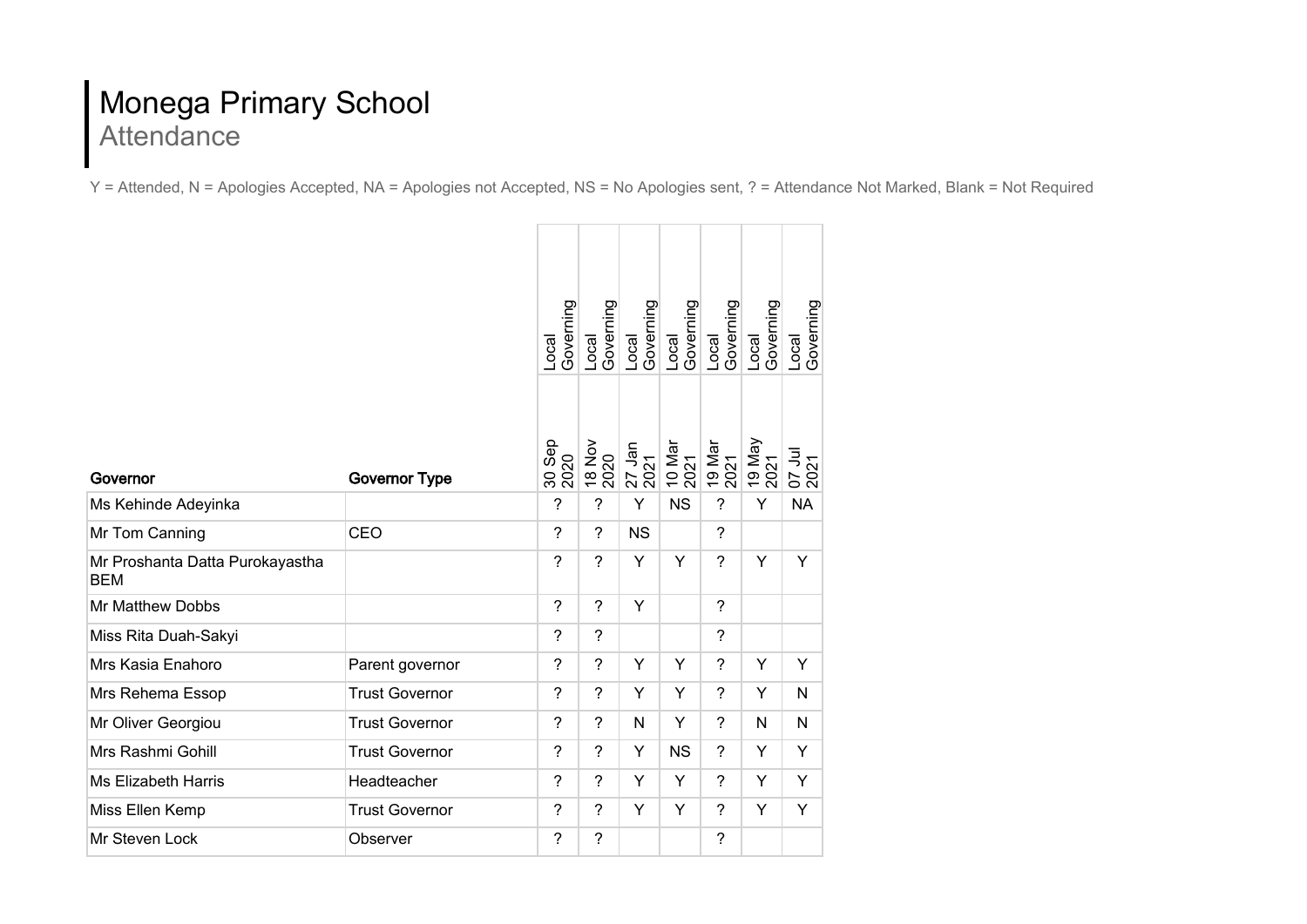| Mrs Nina Panayis    | <b>Trust Governor</b> | ົ | v | N |   |  |
|---------------------|-----------------------|---|---|---|---|--|
| Ms Margaret Patient |                       |   |   |   |   |  |
| Mr Sikander Riaz    | <b>Trust Governor</b> | ົ |   |   | າ |  |
| Mr Terence Sumpter  | Staff governor        |   |   |   |   |  |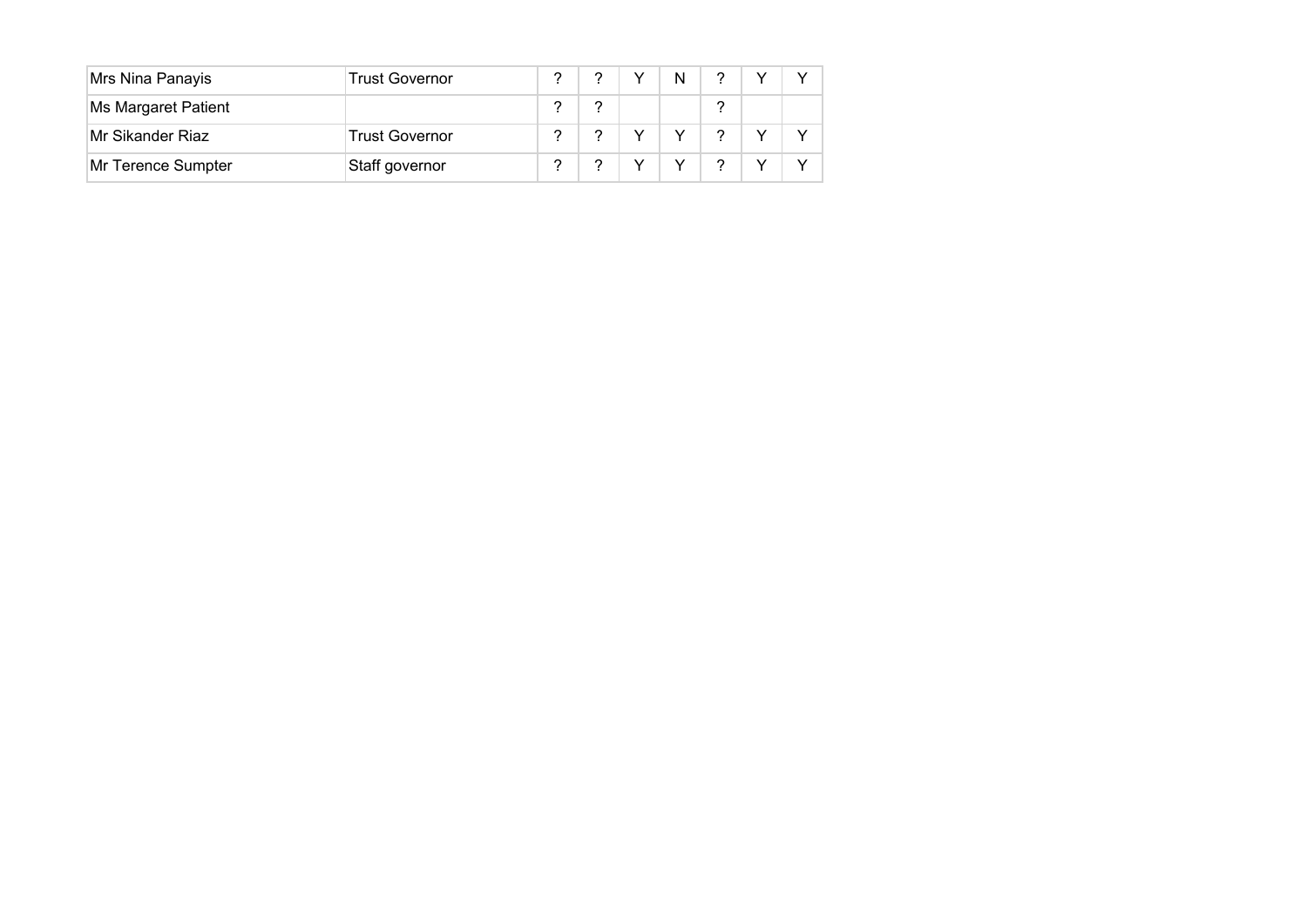#### New City Primary School **Attendance**

|                           |                       | Governing<br>Local | Standards<br>and | Local<br>Governing | Standards<br>and | Governing<br>Local |
|---------------------------|-----------------------|--------------------|------------------|--------------------|------------------|--------------------|
| Governor                  | <b>Governor Type</b>  | 10 Dec<br>2020     | 04 Feb<br>2021   | 18 Mar<br>2021     | 27 May<br>2021   | 08 Jul<br>2021     |
| Mrs Michele Ali           | Parent governor       | Y                  | Y                | Y                  | Y                | Y                  |
| <b>Mr Stewart Baxter</b>  | <b>Trust Governor</b> | Y                  | Y                | Y                  | Y                | N                  |
| Sophie Butterfield        | <b>Trust Governor</b> | Y                  | Y                | Y                  | Ý                | N                  |
| Mr Tom Canning            | CEO                   |                    | ?                |                    |                  |                    |
| Mrs Asha Choolhun         | <b>Trust Governor</b> | Y                  | Y                | Y                  | <b>NA</b>        | Y                  |
| <b>Miss Nicola Denton</b> |                       | Y                  | Y                | Y                  | Y                | Y                  |
| Mrs Jackie Dillon         | <b>Trust Governor</b> | Y                  | Y                | Y                  | Y                | Y                  |
| Mr Bharat Hirani          | <b>Trust Governor</b> | N                  | Y                | Y                  | Y                | Y                  |
| Mrs Annette Massey-Reed   | <b>Trust Governor</b> | Y                  | Y                | Y                  | Υ                | Y                  |
| <b>Mrs Helen Matthews</b> | Staff governor        | Y                  | Y                | Y                  | Y                | Y                  |
| Mrs Denise Newbould       | <b>Trust Governor</b> | Y                  | Y                | Y                  | Y                | Y                  |
| Ms Caroline Stone         | Headteacher           | Υ                  | Υ                | Υ                  | Υ                | Υ                  |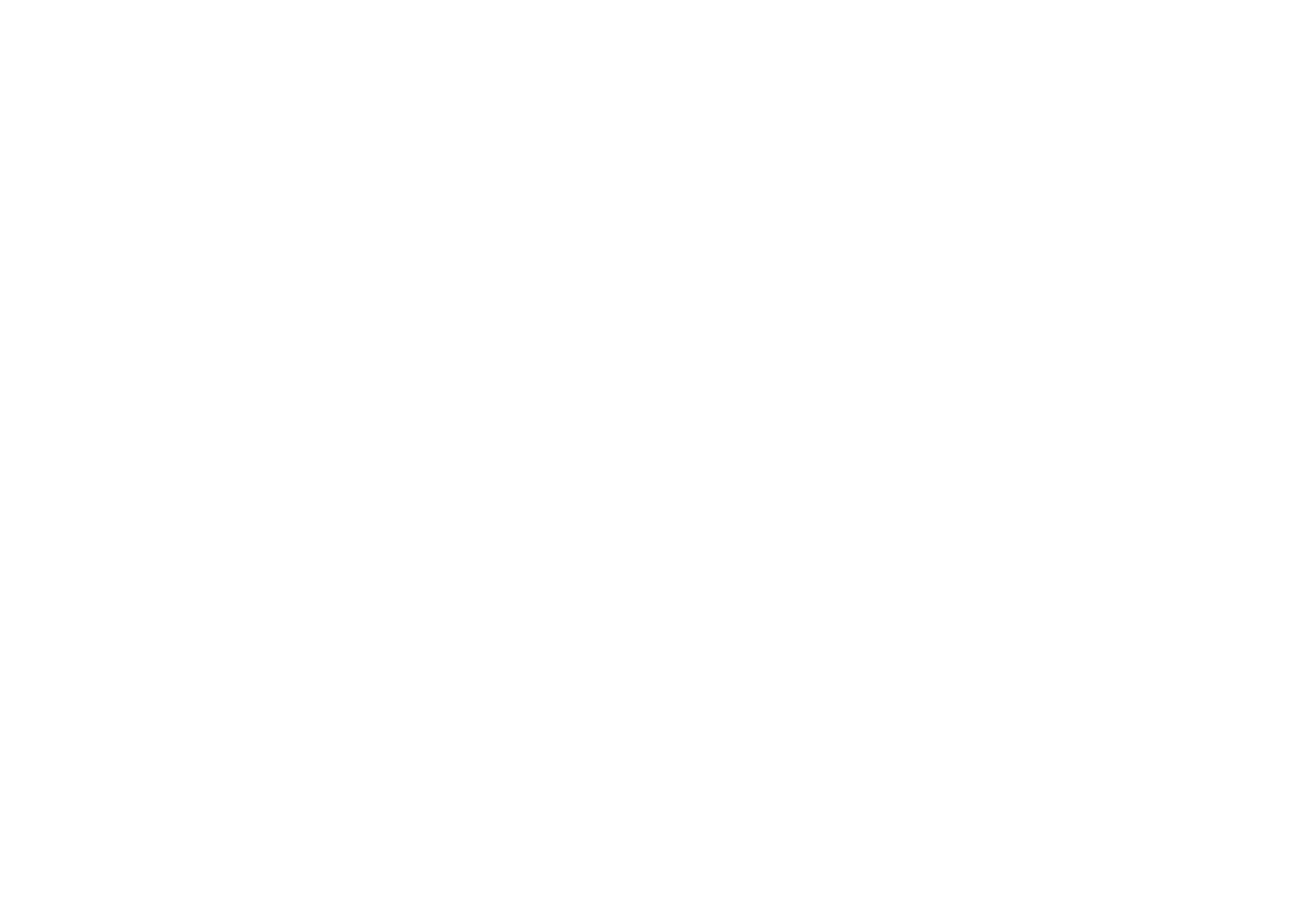#### Ravenscroft Primary School **Attendance**

|                          |                       | Governing<br>Local | Local<br>Governing | Local<br>Governing | Governing<br>Local | Local<br>Governing |
|--------------------------|-----------------------|--------------------|--------------------|--------------------|--------------------|--------------------|
| Governor                 | <b>Governor Type</b>  | 24 Sep<br>2020     | 03 Dec<br>2020     | 28 Jan<br>2021     | 18 Mar<br>2021     | 27 May<br>2021     |
| <b>Mrs Louise Baker</b>  | Staff governor        | Y                  | Y                  | Y                  | Y                  | Υ                  |
| Ms Anush Begoyan         | <b>Trust Governor</b> | N                  | Y                  | Y                  | Y                  | Y                  |
| Mr Simon Bond            | Headteacher           | Y                  | Y                  | Y                  | Y                  | Y                  |
| Mr Tom Canning           | <b>CEO</b>            |                    |                    | $\gamma$           |                    |                    |
| Mr Graham Folkes         | <b>Trust Governor</b> | N                  | Y                  | Y                  | <b>NA</b>          | Y                  |
| Ms Natalia Karpukhina    | Parent governor       | Y                  | Y                  | Y                  | Y                  | Y                  |
| Miss Elizabeth O'Connell | Parent governor       | Y                  | Y                  | Y                  | Y                  | Y                  |
| Ms Patricia Regis        | <b>Trust Governor</b> | Y                  | Y                  | Y                  | Y                  | Y                  |
| Mrs Jakira Rowshan       | <b>Trust Governor</b> | Υ                  | Υ                  | Y                  | Υ                  | Υ                  |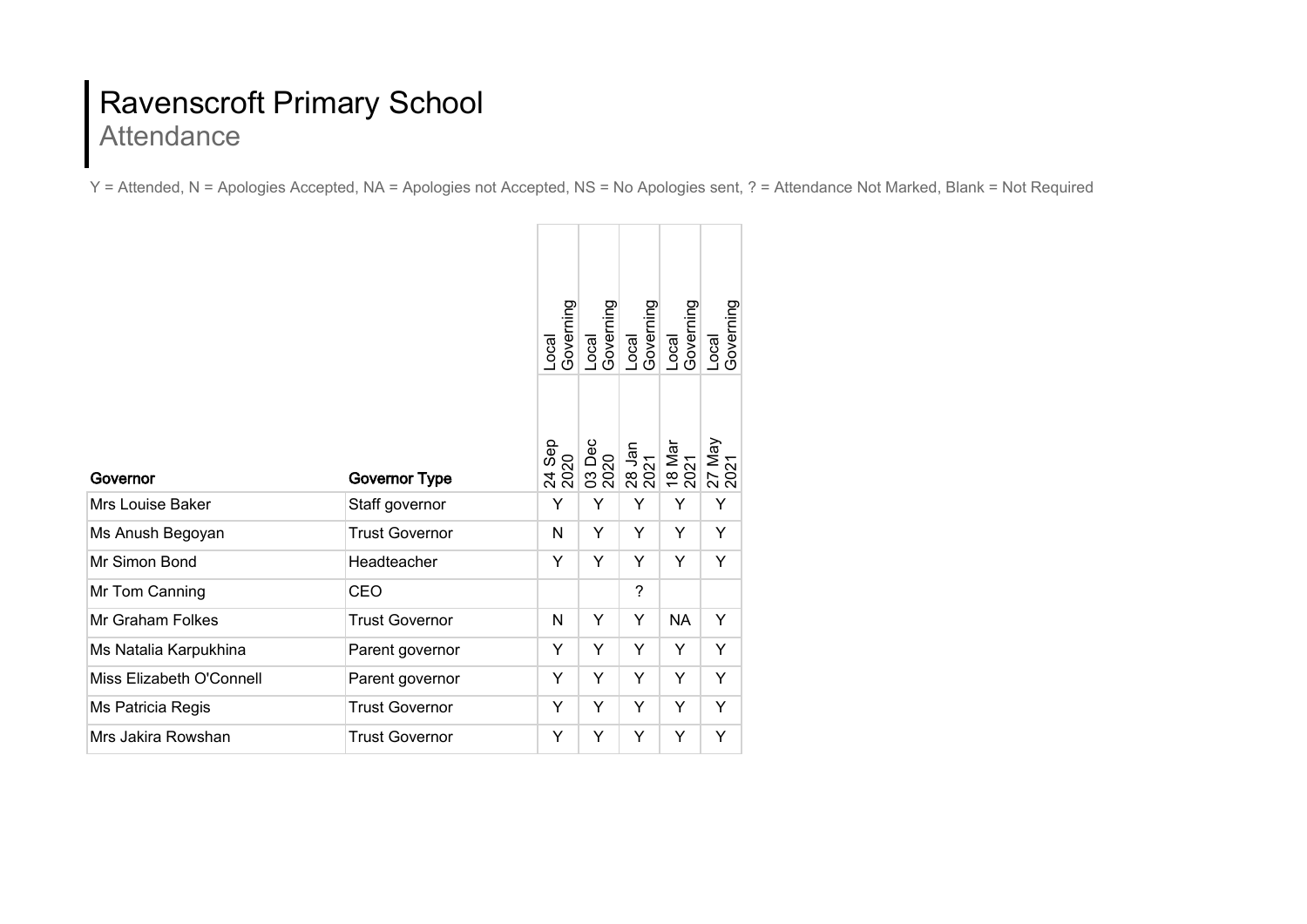#### Rosetta Primary School **Attendance**

|                            |                       | Local<br>Governing | Local<br>governing<br>03 Nov<br>2020<br>08 Feb<br>2021 | Local<br>Governing<br>09 Feb<br>2021 | Governing<br>Loca<br>13 Jul |
|----------------------------|-----------------------|--------------------|--------------------------------------------------------|--------------------------------------|-----------------------------|
| Governor                   | <b>Governor Type</b>  |                    |                                                        |                                      |                             |
| Mr Mike Bannerman-Hull     |                       | Y                  | $\overline{\phantom{0}}$                               | N                                    | Y                           |
| Miss Lindsay Bradbury      | Headteacher           | Y                  | $\overline{?}$                                         | Y                                    | Y                           |
| Mr Tom Canning             | CEO                   |                    | $\overline{\phantom{0}}$                               |                                      |                             |
| Mrs Clare Debenham         | Other                 |                    | $\tilde{?}$                                            |                                      |                             |
| Mrs Diane Dodd             | <b>Trust Governor</b> | N                  | $\overline{?}$                                         | Y                                    | Y                           |
| Mr Tai Durojaiye           |                       | Y                  |                                                        |                                      |                             |
| Mrs Lorna Felix            | <b>Trust Governor</b> | N                  | ?                                                      | Y                                    | N                           |
| Mr Inamul Gulzar           | <b>Trust Governor</b> | Y                  | ?                                                      | Y                                    | Y                           |
| <b>Mrs Nora Hasler</b>     |                       |                    | ?                                                      |                                      |                             |
| <b>Miss Julie Kendrick</b> | Other                 |                    | ?                                                      |                                      |                             |
| Ms Jane Leonard            | Staff governor        | N                  | ?                                                      | Y                                    | Y                           |
| Mr Steven Lock             | Observer              |                    | ?                                                      |                                      |                             |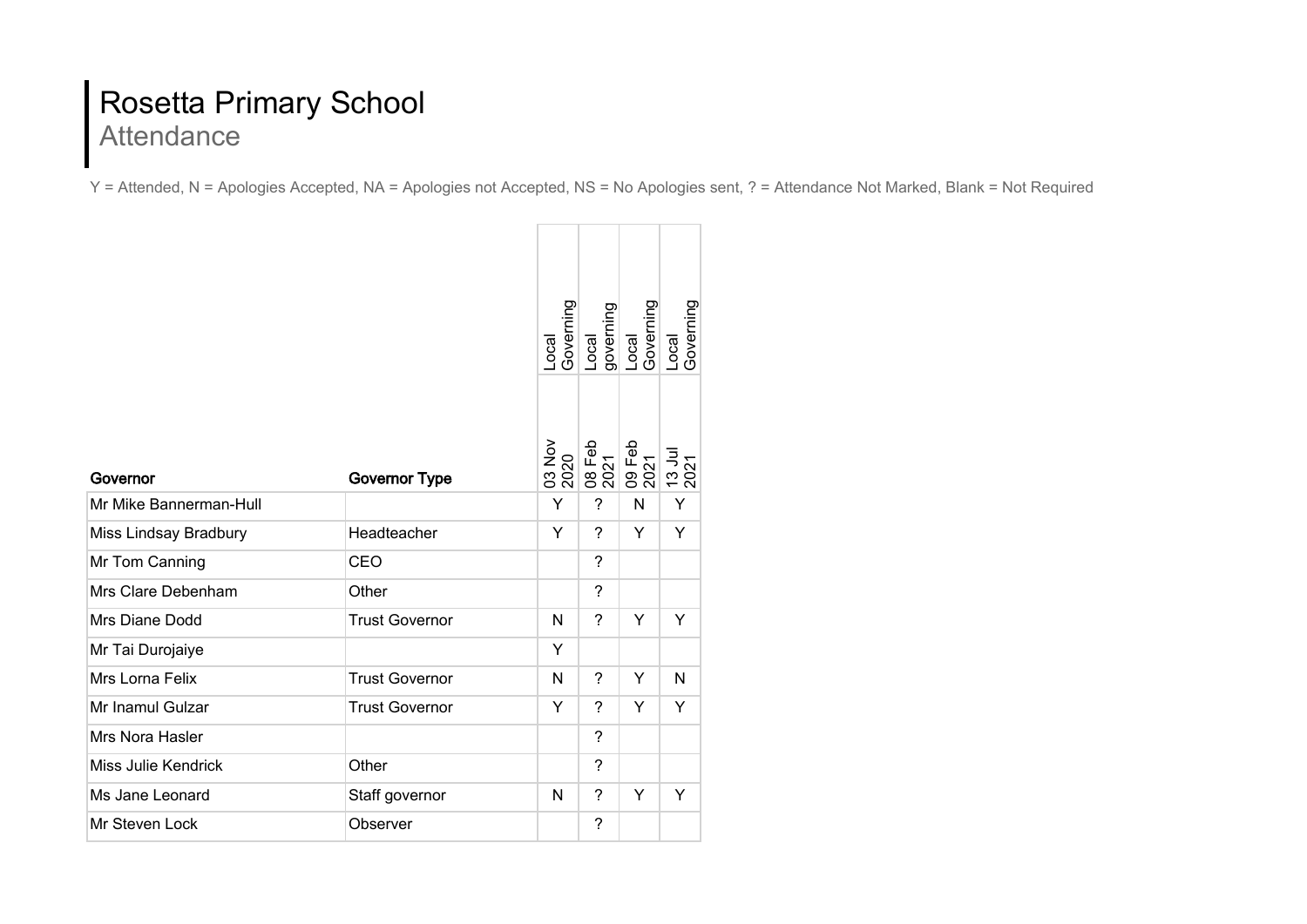| Anne Smith           | <b>Trust Governor</b> |  |  |
|----------------------|-----------------------|--|--|
| Mrs Rosemary Tehrani | <b>Trust Governor</b> |  |  |
| Mr Lee Webster       | Other                 |  |  |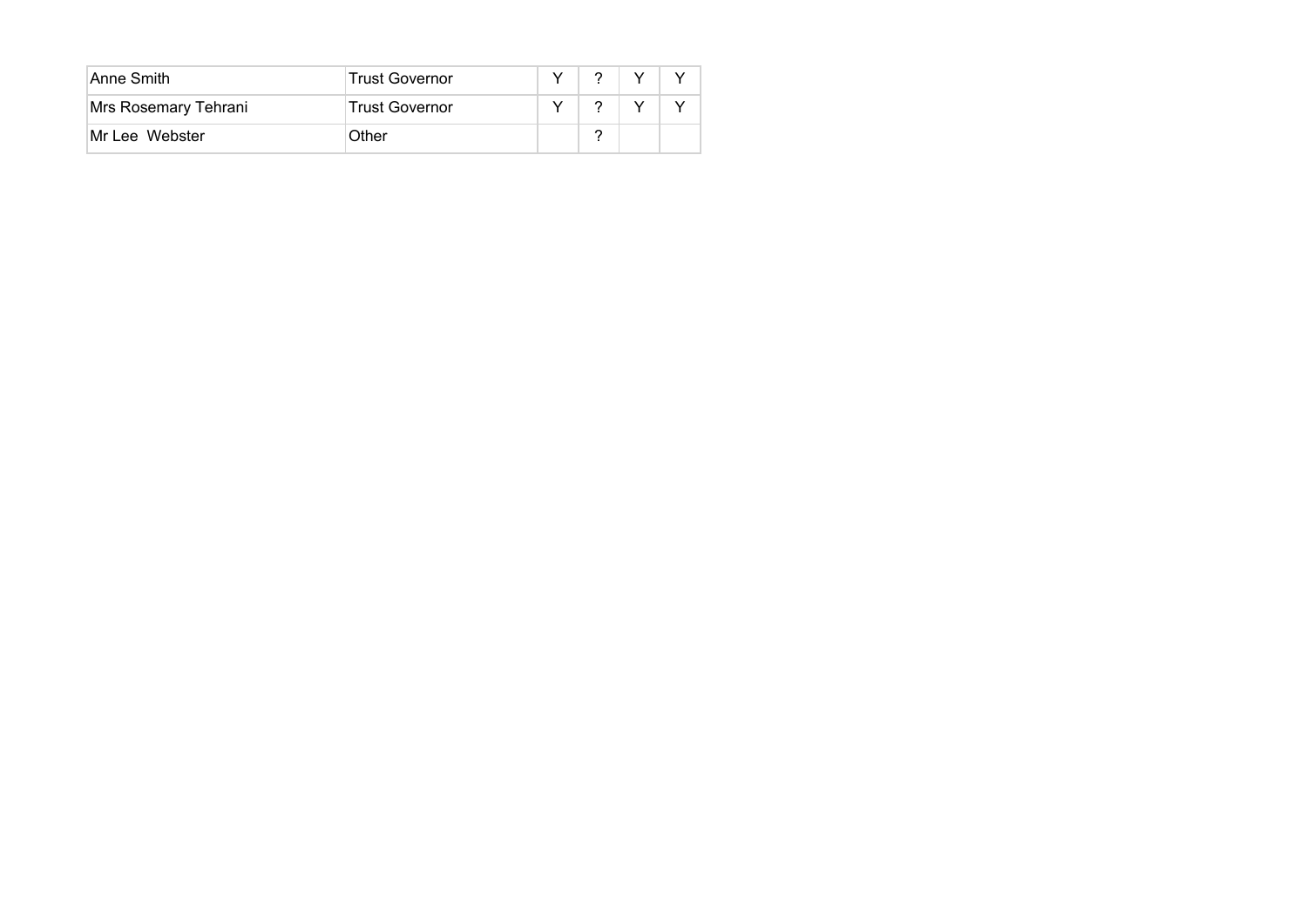### Shaftesbury Primary School **Attendance**

| Governor                 | <b>Governor Type</b>  | Governing<br>Loca<br>24 Sep<br>2020 | Governing<br>Loca<br>12 Nov | Local<br>Governing<br>25 Feb<br>2021 | Governing<br>Board<br>25 Feb<br>2021 | Governing<br>Local<br>28 Apr<br>2021 | Governing<br>Local<br>01 Jul<br>2021 |
|--------------------------|-----------------------|-------------------------------------|-----------------------------|--------------------------------------|--------------------------------------|--------------------------------------|--------------------------------------|
| Mr Tom Canning           | CEO                   |                                     | $\overline{\mathcal{C}}$    |                                      |                                      |                                      |                                      |
| Ms Pam Chadha            | <b>Trust Governor</b> | Y                                   | Y                           | Y                                    | Y                                    | Y                                    | Υ                                    |
| Mr Geoff Hadlow          | Headteacher           | Υ                                   | Y                           | Y                                    | Y                                    | Y                                    | Υ                                    |
| Mrs Salma Iqbal-Ahmed    | <b>Trust Governor</b> | Y                                   | Y                           | Y                                    | Y                                    | Y                                    | Y                                    |
| Mr Abdul Latif           | <b>Trust Governor</b> | Y                                   | Y                           | <b>NS</b>                            | <b>NS</b>                            | <b>NS</b>                            | Y                                    |
| Mr Mohammed Mamun        | <b>Trust Governor</b> | Y                                   | Y                           | Y                                    | Y                                    | Y                                    | <b>NA</b>                            |
| Ms Joanne O'Connor       | Staff governor        | Y                                   | Y                           | Y                                    | Y                                    | Y                                    | Y                                    |
| Mr Asif Patel            |                       | Y                                   | N                           | Y                                    | Y                                    | Y                                    | <b>NA</b>                            |
| Mrs Abida Rashid         |                       | N                                   | ΝS                          | <b>NS</b>                            | <b>NS</b>                            | <b>NS</b>                            |                                      |
| Mrs Seema Sarfaraz       |                       | Y                                   | N                           | <b>NS</b>                            | <b>NS</b>                            | <b>NS</b>                            |                                      |
| <b>Miss Rosie Strutt</b> |                       |                                     | Y                           |                                      |                                      |                                      |                                      |
| Marielle Valdez          |                       |                                     |                             |                                      |                                      | <b>NS</b>                            |                                      |